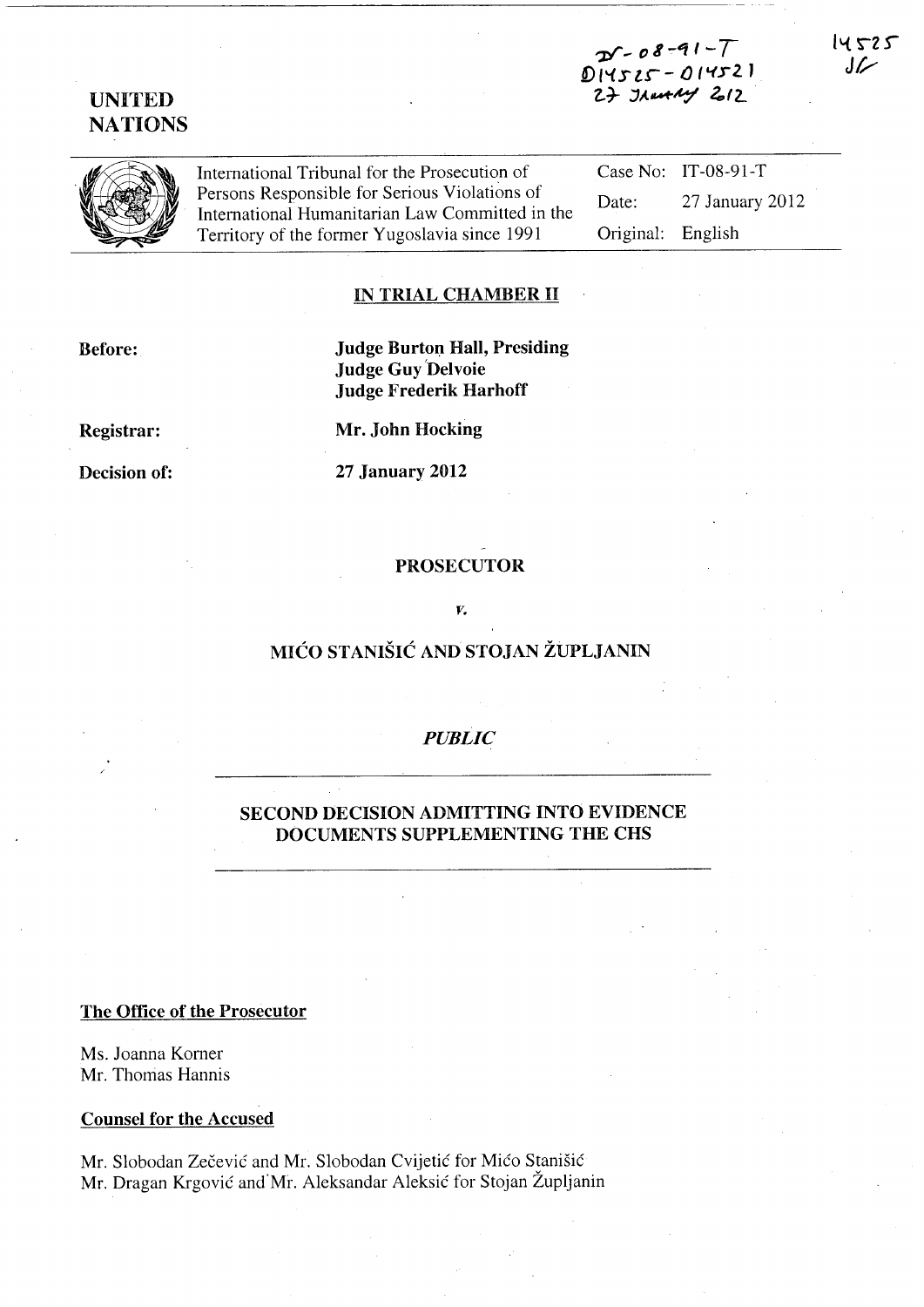# **I. INTRODUCTION**

1. Trial Chamber II ("Trial Chamber") of the International Tribunal for the Prosecution of Persons Responsible for Serious Violations of International Humanitarian Law Committed in the Territory of the former Yugoslavia since 1991 ("Tribunal") is seised of Prosecution's 'motion to admit new death certificates and other documents into evidence and supplement the CHS", filed publicly with confidential annexes on 8 December 2011 ("Motion"). On 19 December 2011, the Defence for Mico Stanišic ("Defence") responded opposing the Motion ("Response").<sup>1</sup>

### **1I. SUBMISSIONS**

2. The Prosecution seeks to admit into evidence 87 death certificates and 6 other proof of death documents ("Documents") to supplement the Consolidated Hyperlinked Spreadsheet ("CHS").<sup>2</sup> It argues that the Documents supplement the CHS which is already in evidence.<sup>3</sup>

3. The Prosecution states that on 30 September 2011 it informed the Trial Chamber that it had received new proofs of death which it was processing.<sup>4</sup> Since then, it adds, it received further relevant documents. <sup>5</sup>

4. The Prosecution submits that the Trial Chamber is aware qf the Prosecution's continuous obligation to disclose new information concerning victims as it becomes available, regardless of the stage of the proceedings; and that the Prosecution would request to supplement the CHS if it does.<sup>6</sup>

5. The Defence argues that the Documents are fresh evidence and that they are not covered by the Trial Chamber's Decision admitting into evidence documents supplementing the CHS of 25 November 2011 ("Decision of 25 November 2011").<sup>7</sup> It submits that the Prosecution was not diligent and that the continued attempts by the Prosecution to complement its case after the close of its case-in-chief on 1 February 2011, are prejudicial to the Accused.<sup>8</sup> The Defence requests that the

<sup>&</sup>lt;sup>1</sup> Stanisic [sic] opposition to Prosecution's motion to admit new death certificates and other documents into evidence and supplement the CHS, 19 December 2011.

 $2^2$  Motion, para. 6. The documents are listed in confidential Annex A to the Motion, and are contained in Annex B to the Motion.

*<sup>3</sup> Ibid.,* para. 4.

<sup>&</sup>lt;sup>4</sup> Ibid., para, 3, referring to Prosecution's notice of compliance with the Oral Order of 20 September 2011 regarding the Prosecution motion to reopen its case-in-chief (death certificates), 30 September 2011.

*Ibid.*, paras 3, 4, referring to the Hearing of 18 November 2011, T. 26077; In Annex A, the Prosecution specifies when exactly it requested and received the Documents.

<sup>6</sup>*Ibid.,* para. 2.

<sup>7</sup> Response, para. 2.

<sup>8</sup>*Ibid.,* paras 2, 3.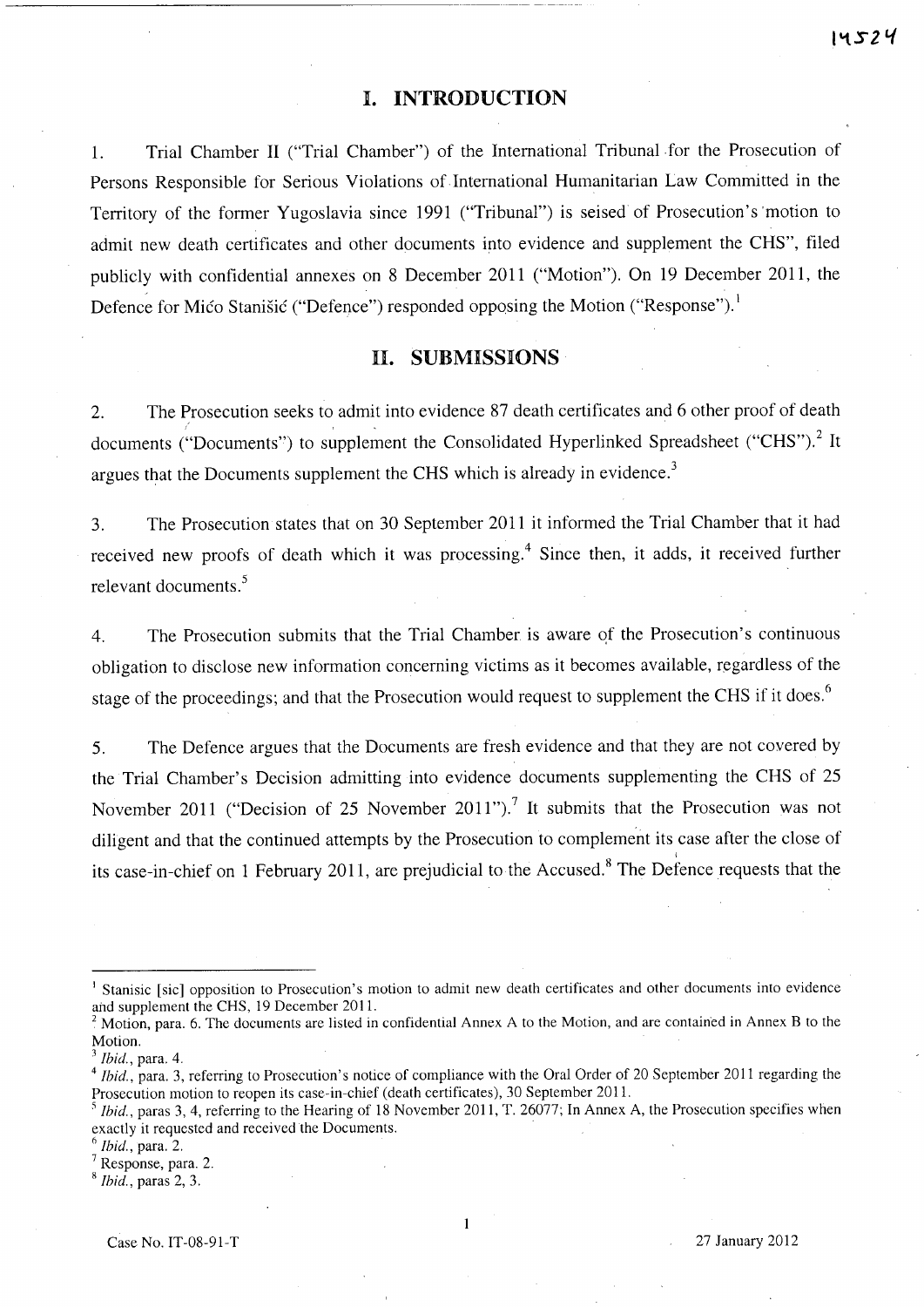Trial Chamber deny the admission of new evidence at this late stage of the proceedings and that it declare that the Prosecution may no longer tender evidence from its case-in-chief.<sup>9</sup>

# **Ill.** DISCUSSION

6: At the outset, the Trial Chamber refers to its Decision of 25 November 2011 for the procedural history of this issue.<sup>10</sup> Also in that Decision, the Trial Chamber set out that documents pertaining to individuals already listed in the CHS which were requested by the Prosecution prior to the close of its case-in-chief, were admissible into evidence as supplements to the CHS pursuant to Rule 89 $(C)$  of the Tribunal's Rules of Procedure and Evidence ("Rules").<sup>11</sup> Neither in the application at that time, nor in the present Motion, did the Prosecution seek to add any new names to the CHS.

7. In its previous Decisions on the matter, the Trial Chamber has already found that the CHS and its underlying material are relevant and probative in relation to the alleged death of a large number of victims of the crimes charged in the Indictment.<sup>12</sup> Upon review of the Documents, the Trial Chamber is duly satisfied that the Documents are relevant and probative for precisely the same reason.

8. The Trial Chamber notes that 83 of the 93 Documents that the Prosecution now seeks to have admitted into evidence were requested from the relevant authorities prior to the close of the Prosecution's case-in-chief.<sup>13</sup> Therefore, as with the material admitted through the Decision of 25 November 2011, 83 of the 93 documents covered by the present Motion relate to a number of previously identified alleged victims, already listed in the CHS. At the time the CHS was admitted and the Prosecution moved to close its case, the Prosecution had outstanding requests with the relevant authorities for production of documents with respect to these alleged victims. Contrary to the Defence submission, the 83 documents therefore fall in the same category as the documents admitted through the Decision of 25 November 2011. They will therefore be admitted into evidence and added to the CHS as supplementing material.

9. With regard to the remaining 10 documents, the Trial Chamber notes that they were requested on 15 August 2011, more than six months after the close of the Prosecution's case-in-

<sup>&</sup>lt;sup>9</sup> *Ibid.*, para. 3.

<sup>&</sup>lt;sup>10</sup> Decision of 25 November 2011, paras 3-7.

*Ibid.*, paras 26-29.

Decision granting Prosecution's motion on proof of death database, 1 February 2011 ("Decision of 1 February 2011"); Decision of 25 November 2011, paras 23, 29; Second amended consolidated indictment, 23 November 2009 ("Indictment").

See Annex A to the Motion, under column "Date requested". The Prosecution closed its case-in-chief on 1 February 2011. The 83 documents were requested on 20 January 2011.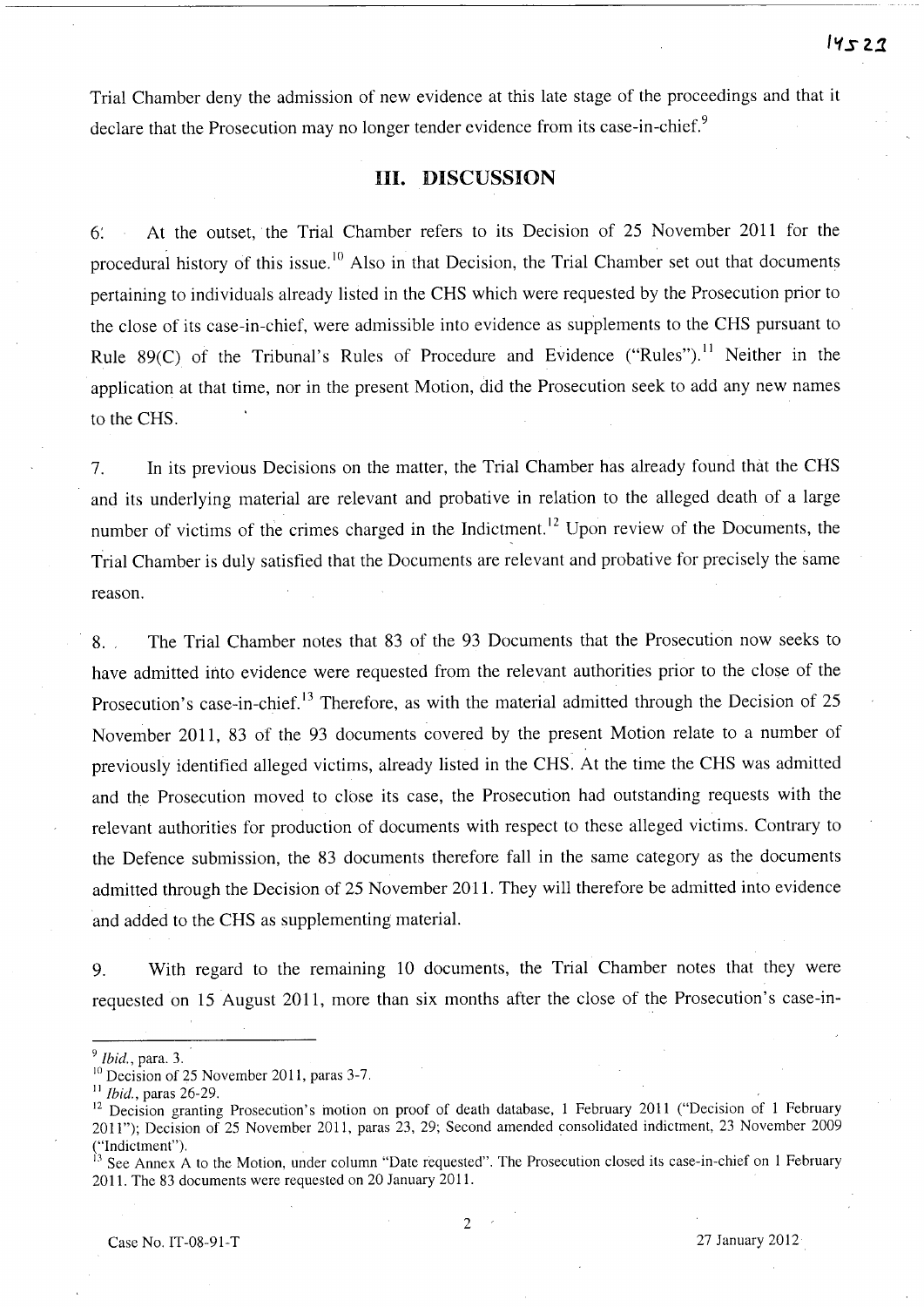chief and the admission into evidence of the CHS.<sup>14</sup> As stated above, the individuals to whom these 10 documents are related were all listed in the CHS which was originally admitted on L February  $2011$ .<sup>15</sup> Having been in possession of the names of the individuals to whom this material is related for at least more than six months, the Prosecution has failed to show why it had waited so long to' request this material. This is not remedied by the fact that the on 14 January 2011 the Prosecution stated that it had not been able to complete the full range of searches in relation to victims listed in the CHS for which there was no supporting documentation. 16 These 10 documents will therefore not be admitted into evidence.

<sup>&</sup>lt;sup>14</sup> See Annex A to the Motion, entries under nos 19, 43, 48, 85-87, and 90-93.

<sup>&</sup>lt;sup>15</sup> See Prosecution's notice of compliance' with directions of 1 February 2011 regarding the proof of death database, 1 March 2011.

<sup>&</sup>lt;sup>16</sup> Prosecution's notice of compliance with the Trial Chamber's directives relating to the proof of death consolidated hyperlinked spreadsheet, with confidential annexes A & B, 14 January 2011, para. 10.